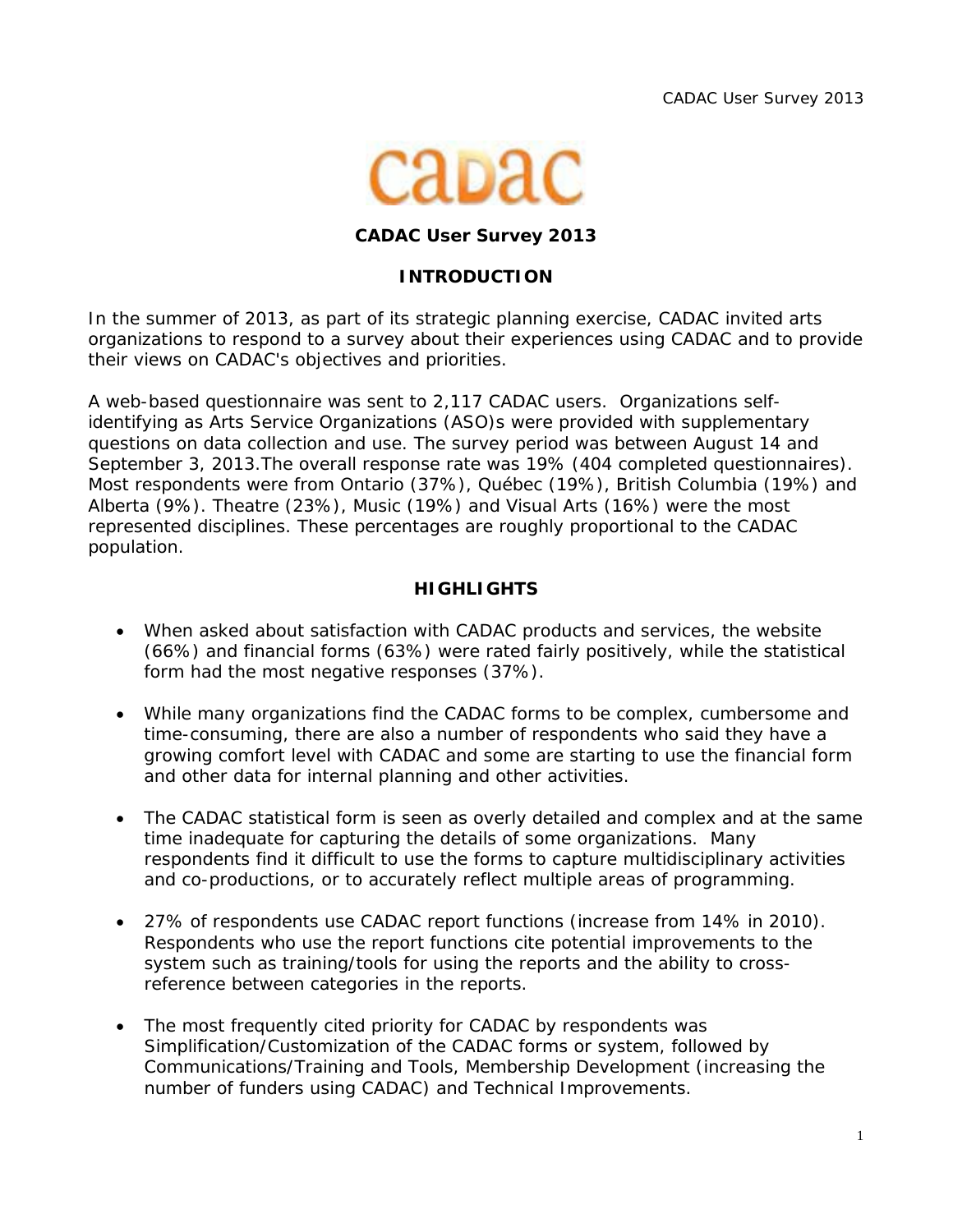## **CADAC User Survey 2013**

#### **Description and Background: CADAC (Canadian Arts Data/Données sur les arts au Canada)**

In development since 2003 and launched in 2008, CADAC (Canadian Arts Data/Données sur les arts au Canada) is a collective effort by federal, provincial and municipal arts funders to create a common database of financial and statistical data on publicly funded arts organizations in Canada.

The database currently contains information on approximately 2000 arts organizations receiving operating funding from municipal, provincial and/or federal arts funders. Participating arts funders are:

British Columbia: *City of Vancouver, British Columbia Arts Council* Alberta: *Edmonton Arts Council, Alberta Foundation for the Arts*  Saskatchewan: *City of Saskatoon, Saskatchewan Arts Board* Manitoba: *Manitoba Arts Board* Ontario: *City of Kingston, City of Mississauga, City of Greater Sudbury, Toronto Arts Council, Ontario Arts Council* New Brunswick: *Department of Tourism, Heritage and Culture* Newfoundland and Labrador: *Newfoundland and Labrador Arts Council* Canada: *Canada Council for the Arts* 

#### **Survey Methodology**

In the summer of 2013, as part of its strategic planning exercise, CADAC invited arts organizations to respond to questions about their experiences using CADAC and to provide their views on CADAC's objectives and priorities.

The questionnaire was developed by the CADAC Managing Consultant and the CADAC Office in consultation with CADAC Board members and with the support of the Canada Council for the Arts Research Section and translation services.

An online questionnaire was sent to 2,117 CADAC users using web-based software (Question Pro). Responses were voluntary and confidential. Organizations self-identifying as Arts Service Organizations (ASO)s were provided with additional questions on data collection and use.

Invitations to complete the survey were sent on August 14, 2013 and the survey portal closed on September 3, 2013. One reminder was sent out on August 26, 2013.

#### **Comparison to the 2010 CADAC Survey**

In 2010, CADAC conducted surveys of arts organizations focused on customer service and user experience. Some questions, such as those on the use of CADAC's report functions were repeated, but most of the questions on the 2013 survey are new.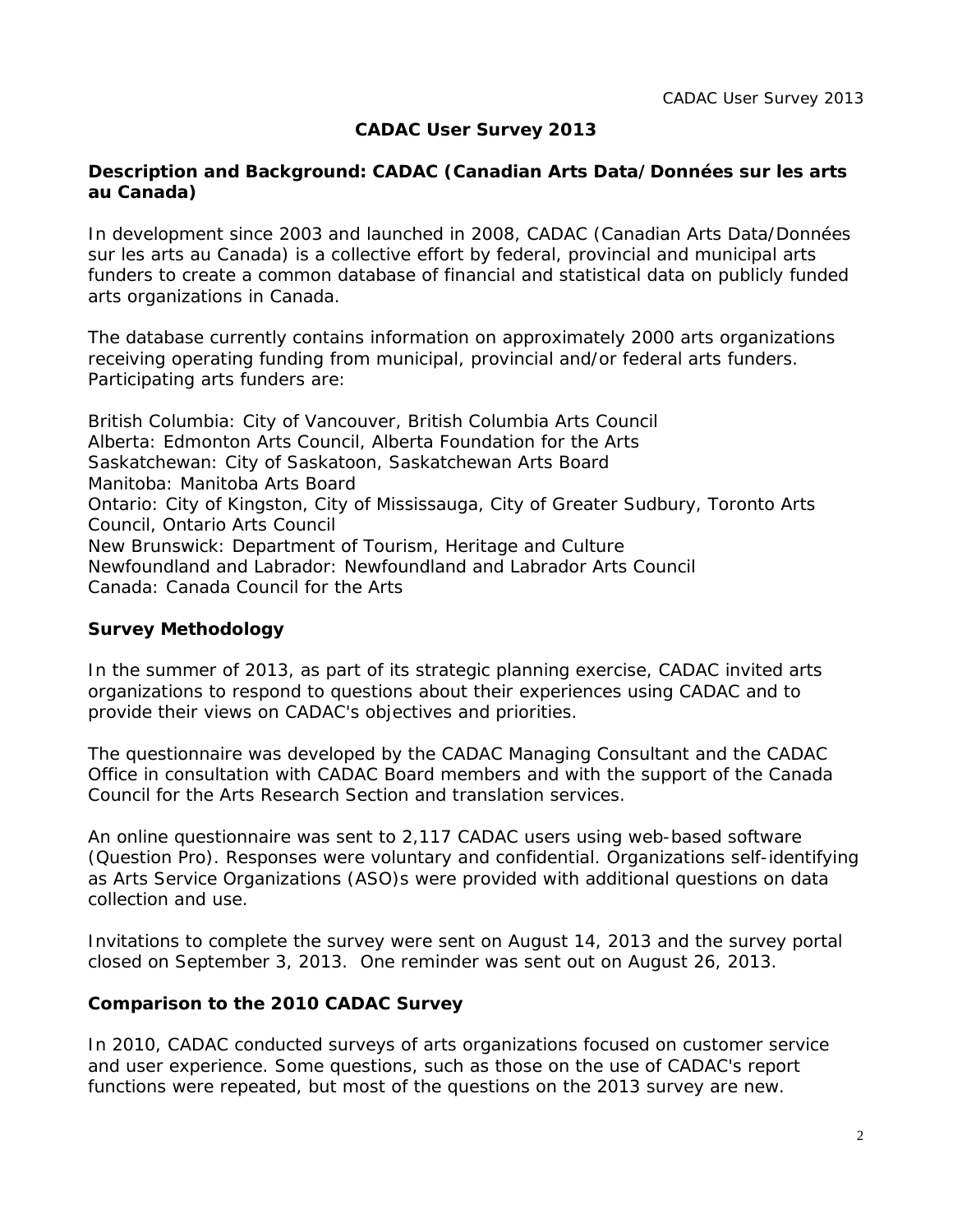## **Response rate**

A total of 404 respondents completed the survey for an overall response rate of 19%, broken down as follows:

| Total respondents 2013 CADAC Survey: 2117 sent |        |         |       |
|------------------------------------------------|--------|---------|-------|
|                                                | French | English | Total |
| Arts Organizations                             | 28     | 151     | 179   |
| Arts Service Organizations (ASO)s              | 50     | 175     | 225   |
| Total respondents                              | 78     | 326     | 404   |

*Comparison to 2010: The 2010 survey went out to a total of 1,781 users. It had 386 English respondents and 66 French respondents for an overall response rate of 25.3%.* 

French and English responses are combined throughout this report. Differences between responses are noted only where significant.

### **Arts Organizations and Arts Service Organizations**

After selecting their language of choice, survey respondents were asked whether they identify as an ASO. Interestingly, over half of English (53%) and French (64%) respondents self-identified as ASOs.

Three possible reasons for this include:

- Respondents applied a broad definition of "arts service organization" (no specific definition was provided in the question). Many ASOs said they were "multidisciplinary" so it is possible that a number of organizations that might otherwise be seen as "community arts organizations" self-identified as "arts service organizations" because they provide services or resources to other artists or their community at large.
- Respondents might have answered "yes" to the question in error.
- A greater number of arts service organizations felt compelled to answer the questionnaire in order to represent the views of their members or discipline.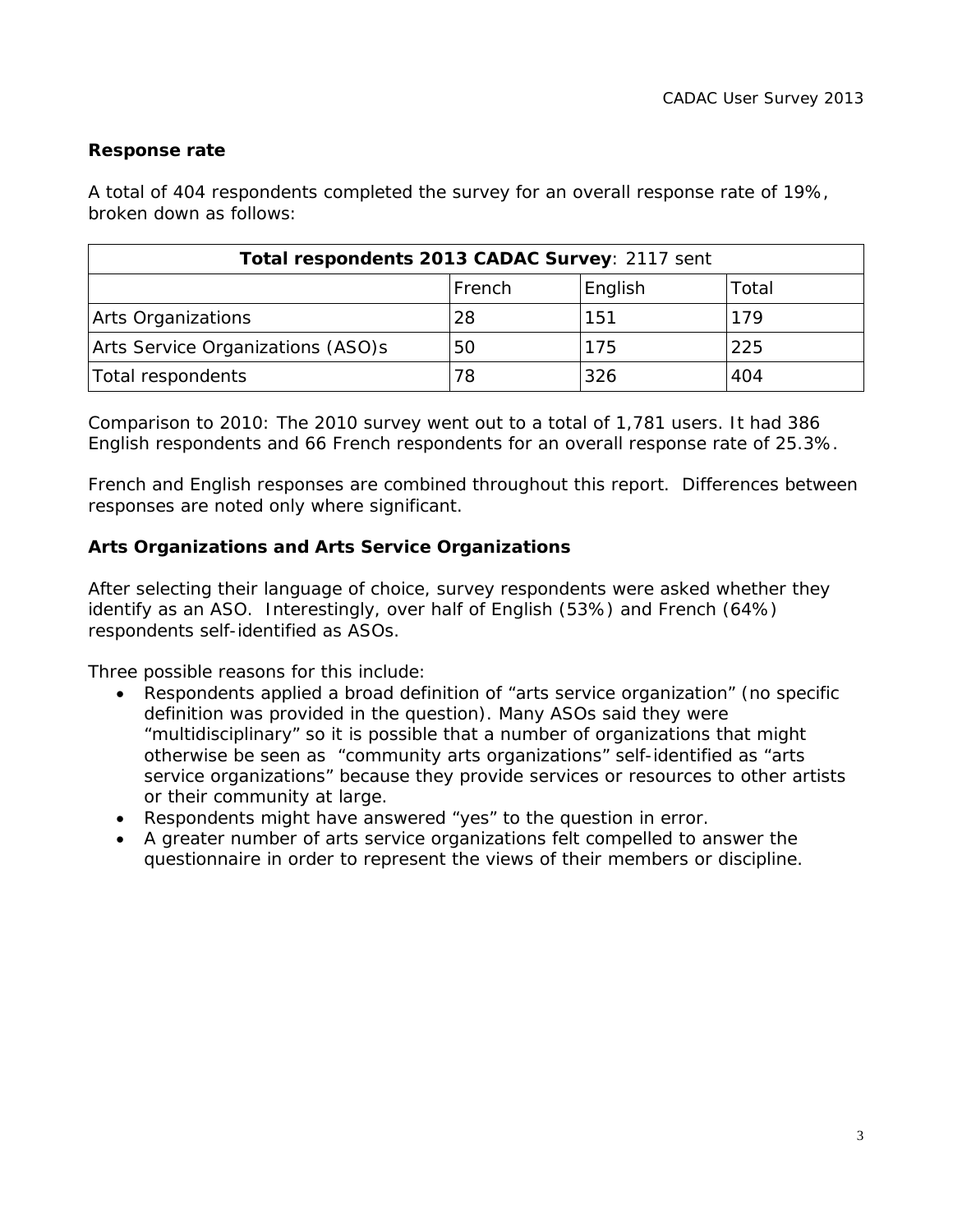## **Geographic Location**

**Province:** Combining all answers, the greatest number of respondents reside in Ontario, followed by Québec, British Columbia and Alberta.

| <b>Province/Territory</b> |     | all English responses | all French responses |       | All responses |      |
|---------------------------|-----|-----------------------|----------------------|-------|---------------|------|
| Newfoundland              |     | 1%                    |                      | 0%    |               | 0%   |
| Prince Edward Island      |     | 0%                    |                      | 0%    | Ω             | 0%   |
| Nova Scotia               |     | 3%                    |                      | $0\%$ | 11            | 3%   |
| New Brunswick             |     | 2%                    | 4                    | 5%    | 11            | 3%   |
| Québec                    |     | 3%                    | 65                   | 83%   | 76            | 19%  |
| Ontario                   | 141 | 43%                   |                      | 9%    | 148           | 37%  |
| Manitoba                  | 13  | 4%                    |                      | $0\%$ | 13            | 3%   |
| Saskatchewan              | 28  | 9%                    | ი                    | 0%    | 28            | 7%   |
| Alberta                   | 35  | 11%                   |                      | 0%    | 35            | 9%   |
| <b>British Columbia</b>   | 76  | 23%                   | ⌒                    | 3%    | 78            | 19%  |
| Yukon                     |     | 1%                    |                      | 0%    | ⌒             | 0%   |
| Northwest Territories     | Ωl  | 0%                    |                      | $0\%$ | O             | 0%   |
| Nunavut                   |     | 0%                    |                      | $0\%$ | $\Omega$      | 0%   |
|                           | 326 | 100%                  | 78                   | 100%  | 404           | 100% |

**City/Town:** The majority of English respondents came from Toronto, while the most French respondents were located in Montréal.

#### **Disciplinary Breakdown**

For all surveys combined, the greatest number of respondents were from Theatre, followed by Music and Visual Arts.

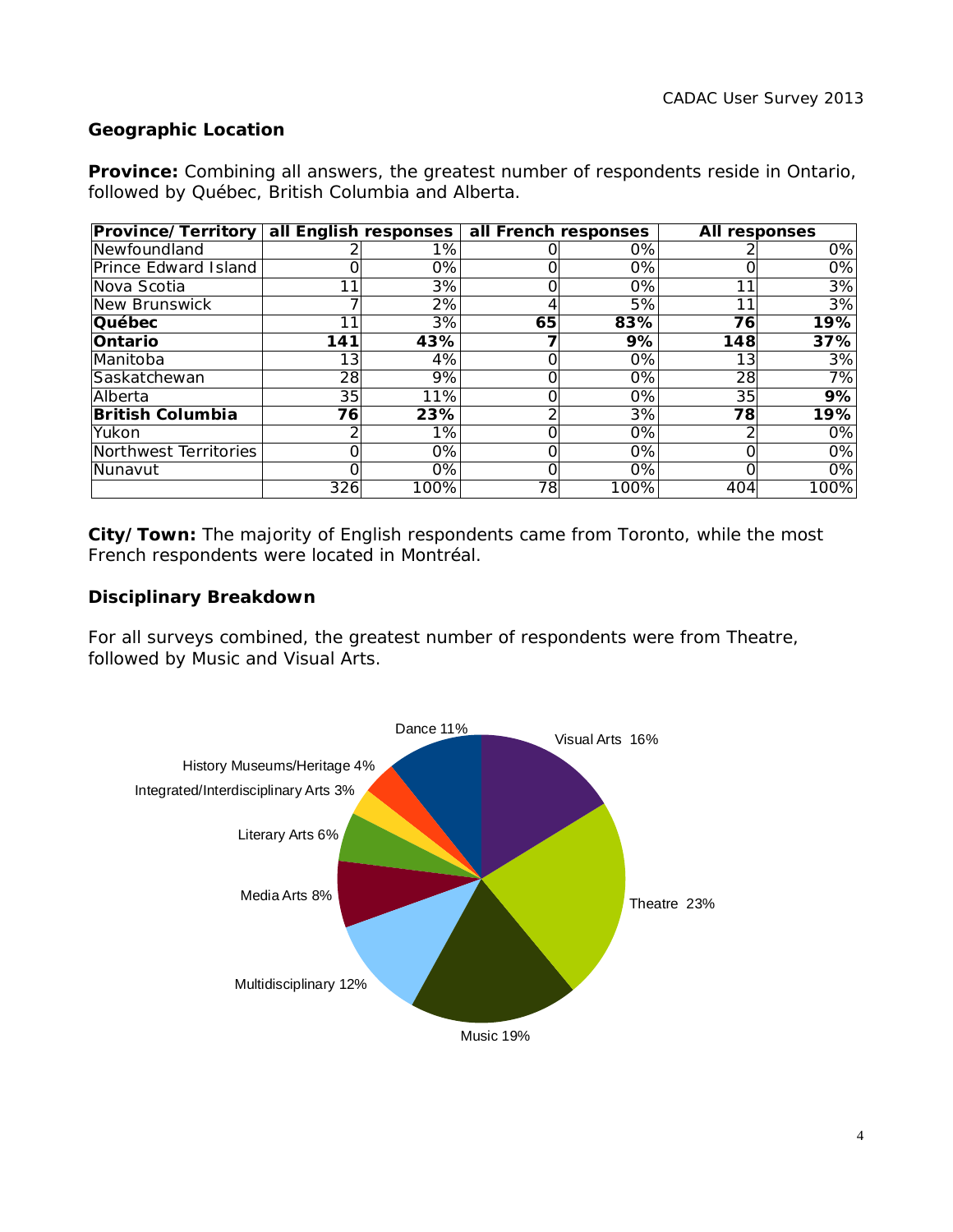## **Years using CADAC**

The great majority of respondents (90%) have used CADAC for 3 years or more.

#### **Data provided to CADAC member agencies**

Roughly half (52%) of respondents provide their CADAC data to more than one CADAC member. Among French-language respondents, 85% provide their information to the federal funder only, compared to 12% of English-language respondents. This is largely due to the fact that there are no provincial or municipal CADAC member agencies in Québec.

|                        | <b>English</b> | %     | French | %     | <b>Total</b>  | %    |
|------------------------|----------------|-------|--------|-------|---------------|------|
| Municipal only         | 9              | 3%    |        | $1\%$ | 10            | 3%   |
| Provincial only        | 79             | 25%   | 3      | 4%    | 82            | 21%  |
| Federal only           | 39             | 12%   | 67     | 85%   | 106           | 27%  |
| Municipal & Provincial | 19             | 6%    | 0      | 0%    | 19            | 5%   |
| Municipal & Federal    | 2              | $1\%$ | 0      | 0%    | $\mathcal{P}$ | 1%   |
| Provincial & Federal   | 95             | 30%   | 4      | 4%    | 99            | 25%  |
| All three levels       | 78             | 24%   | 4      | 4%    | 82            | 21%  |
| Total                  | 321            | 100%  | 79     | 100%  | 400           | 100% |

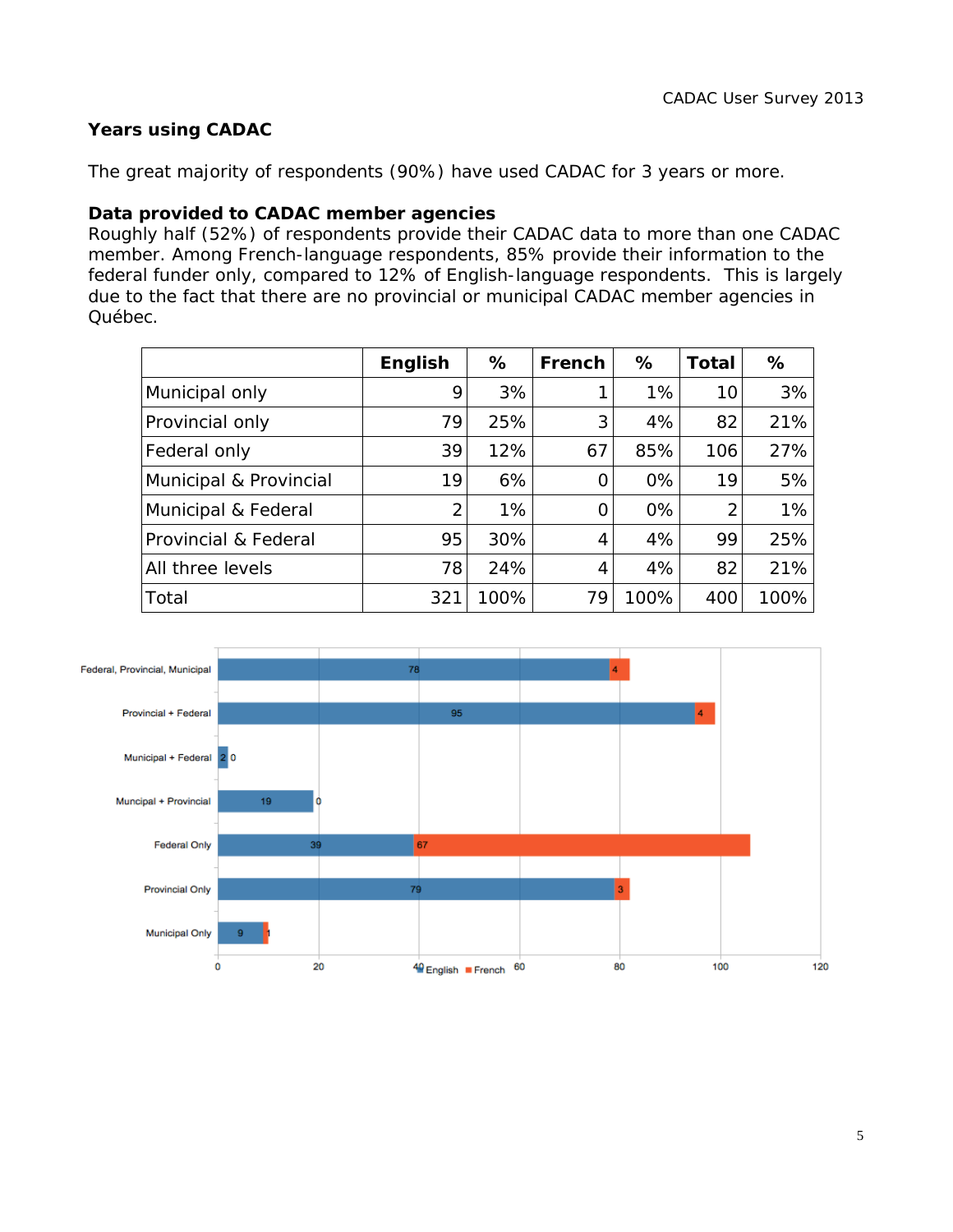## **Other public/private arts funders**

The vast majority (95%) of respondents apply to other arts funders. Respondents were asked to provide names of other funders they apply to. An extensive list was produced, with many respondents providing multiple answers. Commonly cited answers were Department of Canadian Heritage, provincial and municipal government departments and arts councils who are not currently CADAC members. Many community and family foundations and private sector funders such as RBC and Telus were also mentioned. A minority of respondents said that they provide their CADAC data to these other funders.

|                                                  | Yes | No.  |
|--------------------------------------------------|-----|------|
| CADAC Financial Data provided to other funders   | 18% | 82%  |
| CADAC Statistical Data provided to other funders | 14% | '86% |

#### **Satisfaction with CADAC**

Respondents were asked to rate their level of satisfaction with CADAC products and services. The website, help desk and financial forms were mostly rated positively or neutrally, while the statistical form had the most negative responses.

In the space provided for comments after this question, many respondents took the opportunity to report their positive experience with CADAC staff.

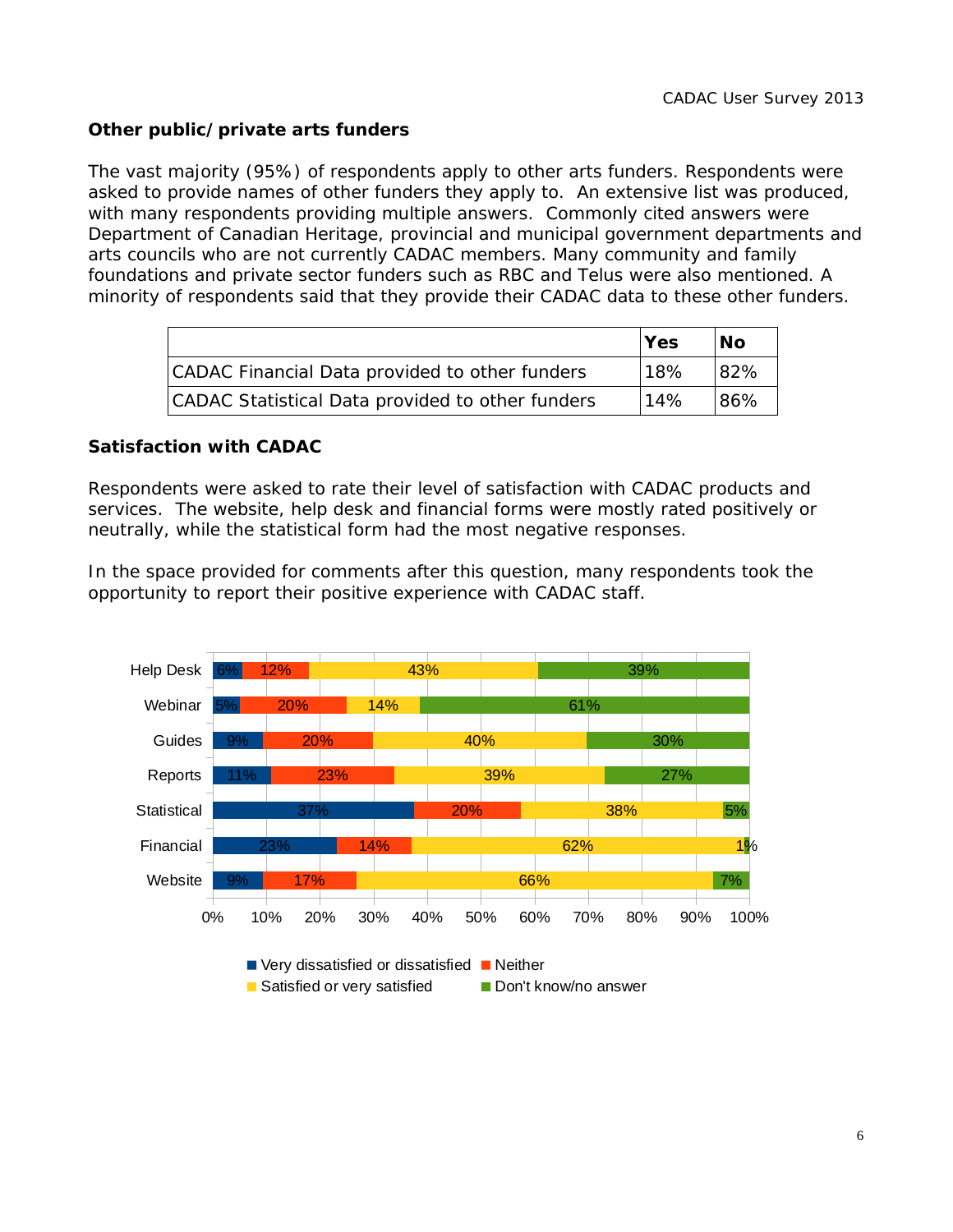*"Whenever I've need help or guidance with a CADAC issue I've received prompt and courteous response."*

*"Controller(s) have always been exceptionally helpful and knowledgeable, THANK YOU. Your staff make a difference!"*

*"I've been consistently impressed with (and grateful for) the CADAC HelpDesk's continually prompt, timely and supportive assistance when it is needed*  especially in the context of a pending grant deadline. They are very proactive in flagging potential reporting issues via email and phone prior to their becoming *problematic. I very much appreciate this."* 

## **Ongoing frustration, but growing acceptance**

Overall, many respondents find the CADAC forms to be complex, confusing and timeconsuming. However, a number of respondents also say that there is a growing familiarity and comfort level, particularly with the financial forms.

*"Learning curve was initially steep but works well now."*

*"The CADAC forms can be confusing, but after using them for a few years I've gotten used to it. Unfortunately, because CADAC organizes information in a way that is contrary to the way we plan and budget, it's not useful information to us, really, except as an interesting overview of the year."* 

Five years in, some respondents have shifted their internal reporting to match CADAC categories. As a result, these organizations report greater satisfaction with CADAC and are finding greater benefit and uses for CADAC information. Organizations who have not made this shift still struggle to fit their information into the CADAC system and find it to be a challenge.

*"We've used the required financial data to get our books in alignment with standard accounting practices. That's been very helpful to us overall."*

*"We have re-aligned our accounting GL's to fit with how CADAC organizes things. Once we did that, it was easier to translate our budgeting process and year end accounting figures into the CADAC system."* 

*"The CADAC requirements are very different from our standard financial and statistical reporting so add quite a bit of work for staff. I do understand the value in streamlining for funders, it is just difficult to accurately represent and reconcile the two systems."*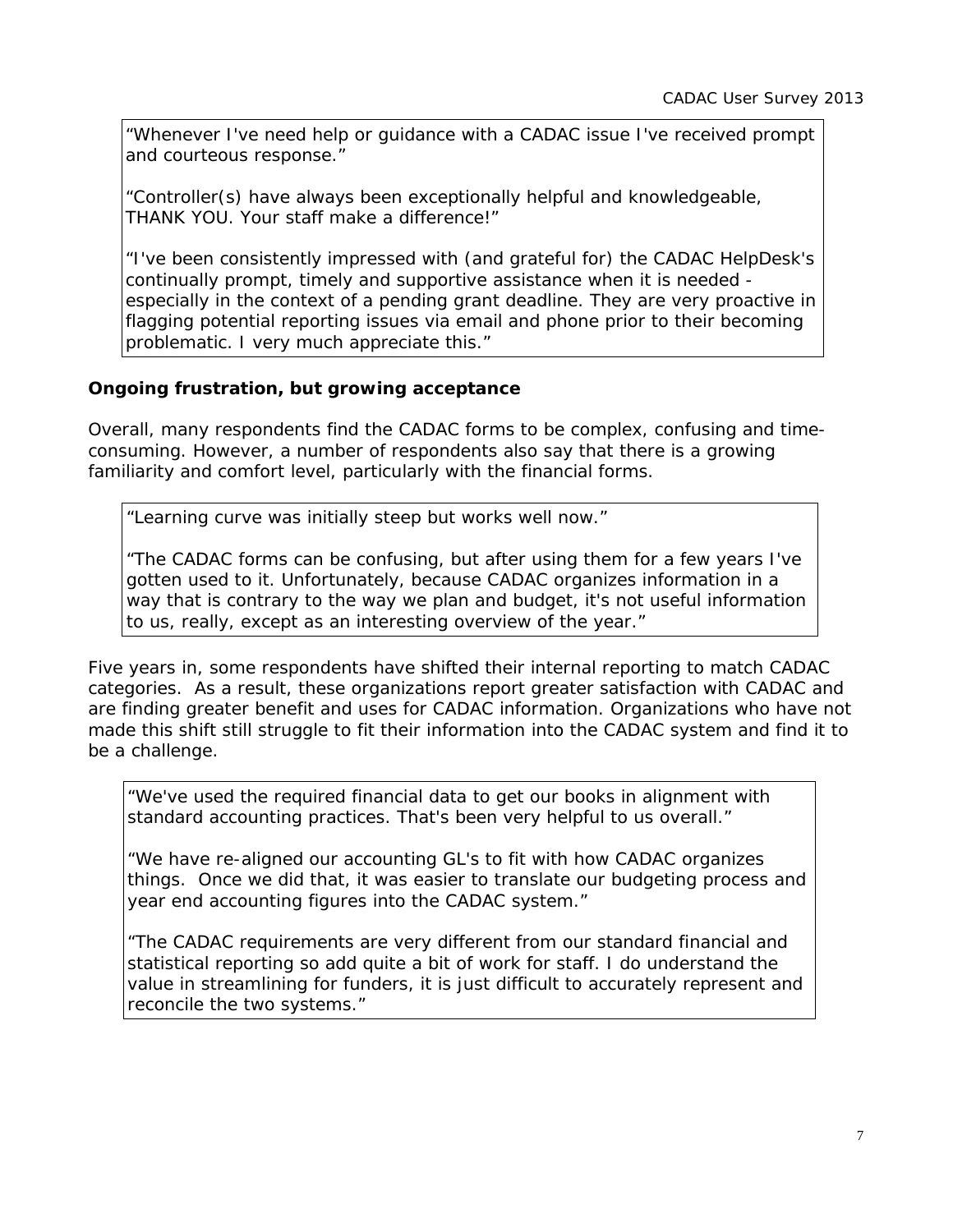### **CADAC Forms - "One size fits none"?**

The CADAC forms are described as being overly detailed but still not tailored enough to specific disciplines. Multidisciplinary organizations and those with a range of activities struggle with how to report their data in the CADAC forms. Some respondents expressed concern about the validity of the data that CADAC collects, given the length and complexity of the form.

*"The financial and statistical questions don't take into account collaborative presentations - nor do they respect the small administrative capacity of most arts organizations. The questions are also confusing - overlapping - and in terms of the financial information the data mined isn't really that relevant to the case we want to make as an organization or reflective of the quality of our financial oversight."*

*"Statistical forms (and to a much lesser extent the Financial Forms) are so skewed towards a Performing Arts sensibility that the statistics they show are*  not very useful for demonstrating what a public gallery does or its impact on *audience/participants."*

*"We are an organization with a facility, Festival, and season. It is difficult to separate the main lines of business - season/facility and Festival which is problematic for some funders that grant separately for our lines of business and for providing separate statistics for each part of our business."*

*"The stats form is very confusing. I am exaggerating but the 'please list the number of people who go to education events who eat hamburgers, prefer blue print to black print but not on Fridays' gets confusing. Do you really need to have so many statistical categories for education events?"*

It should be noted that at the time of the survey many respondents had not experienced the changes to the statistical form implemented in January 2013. These changes allow for a customized view of the statistical form depending on the discipline or activities being reported on. A number of the suggestions made by respondents for improving the statistical form were along these lines, and a few respondents who were aware of the changes mentioned that they found them to be helpful.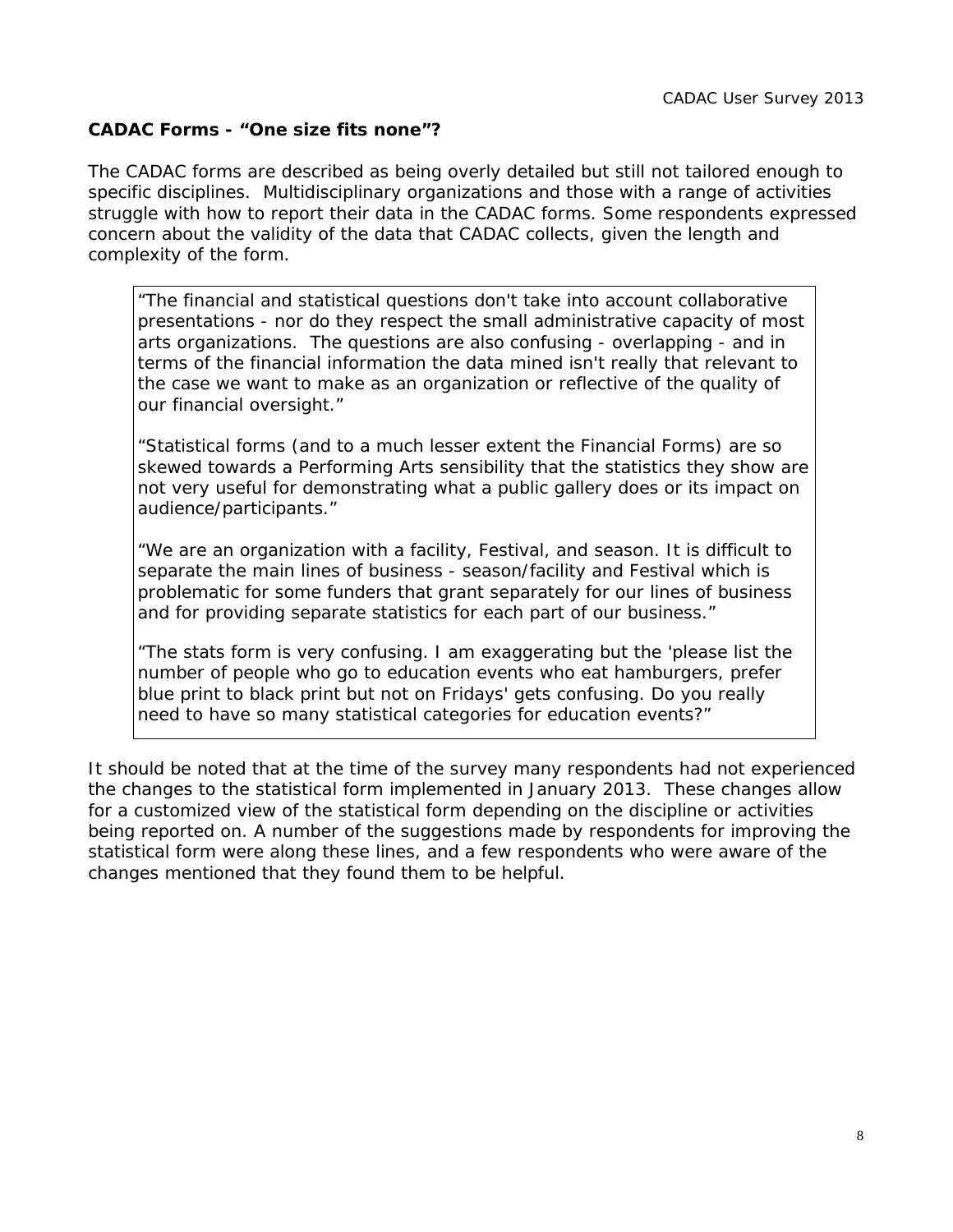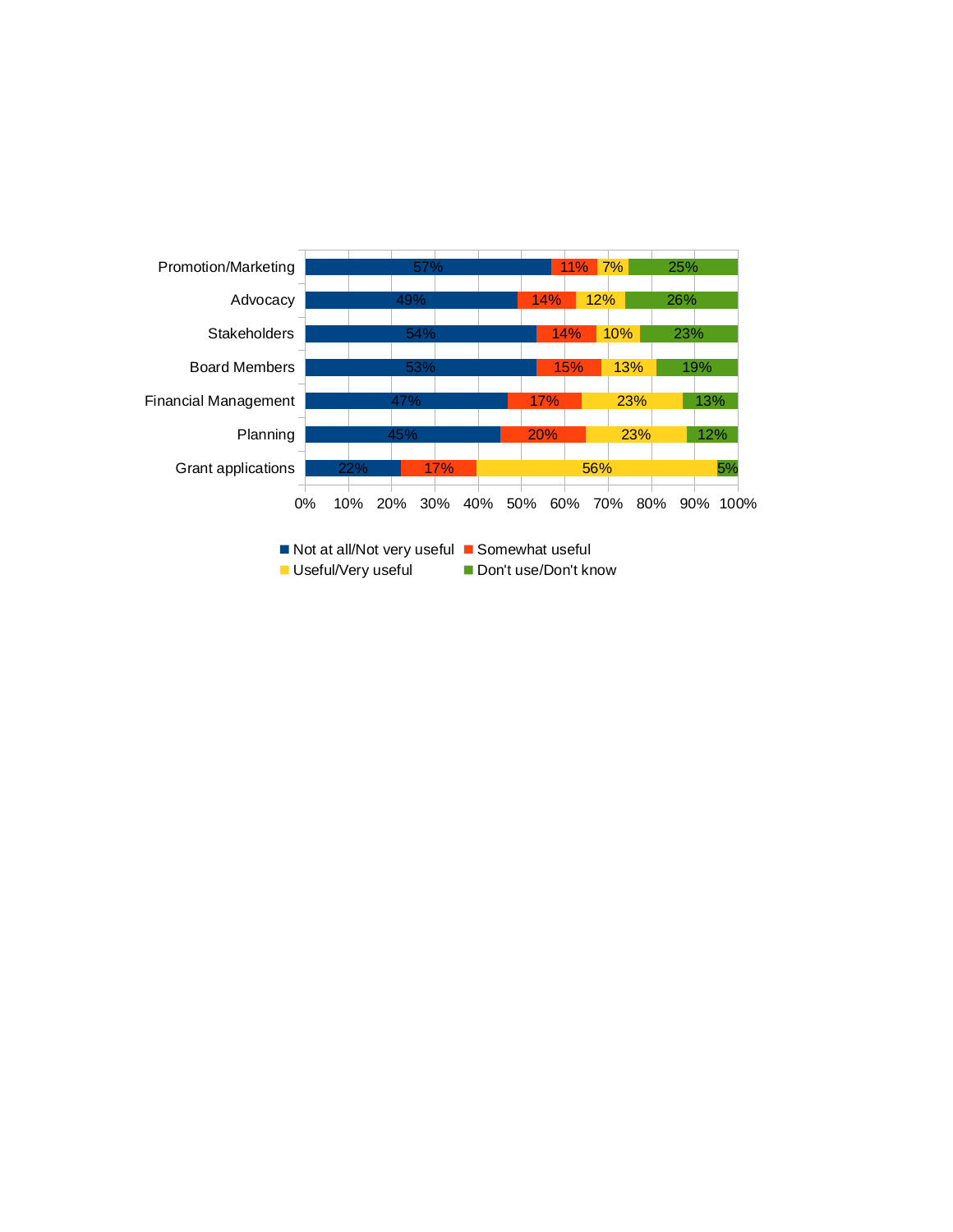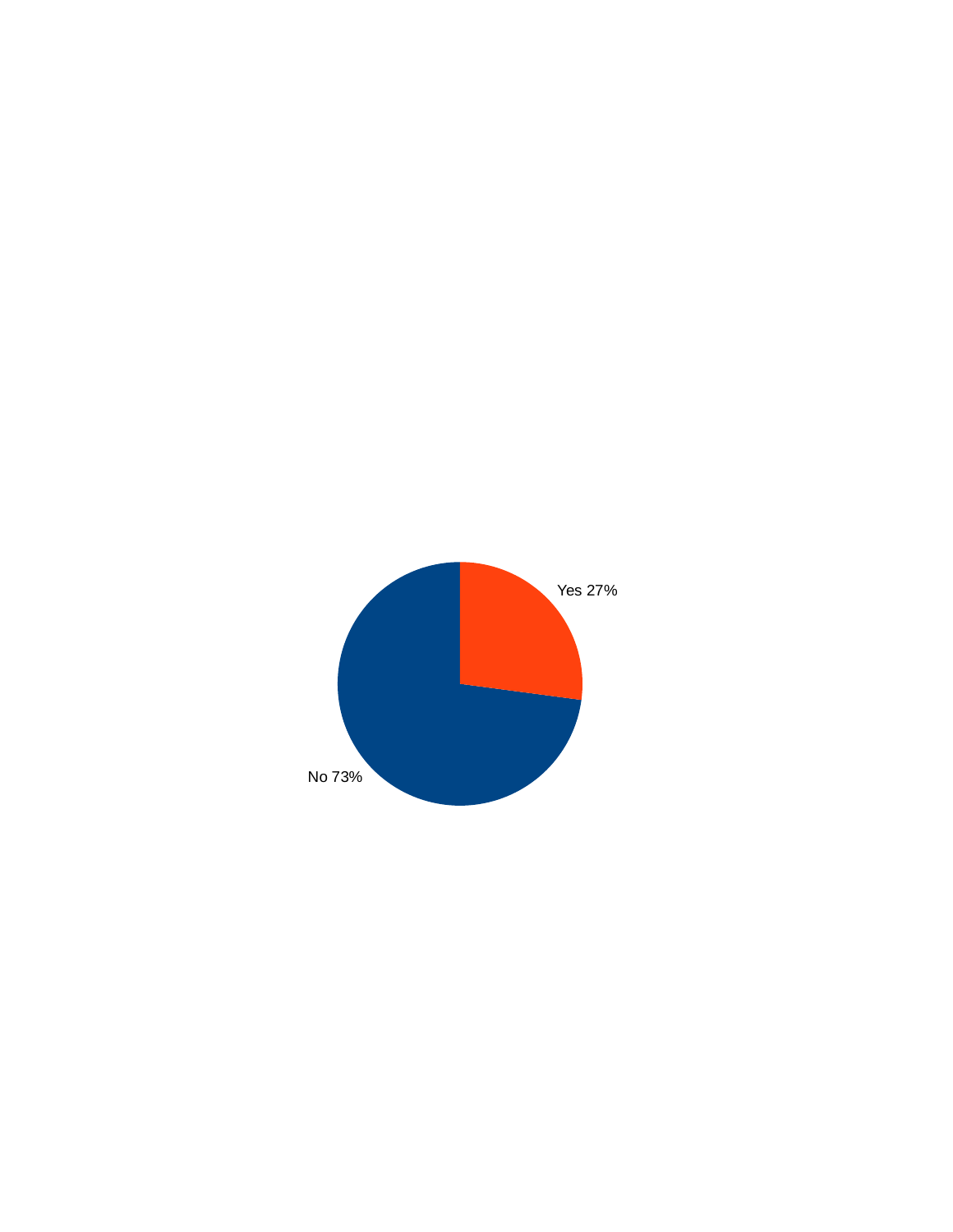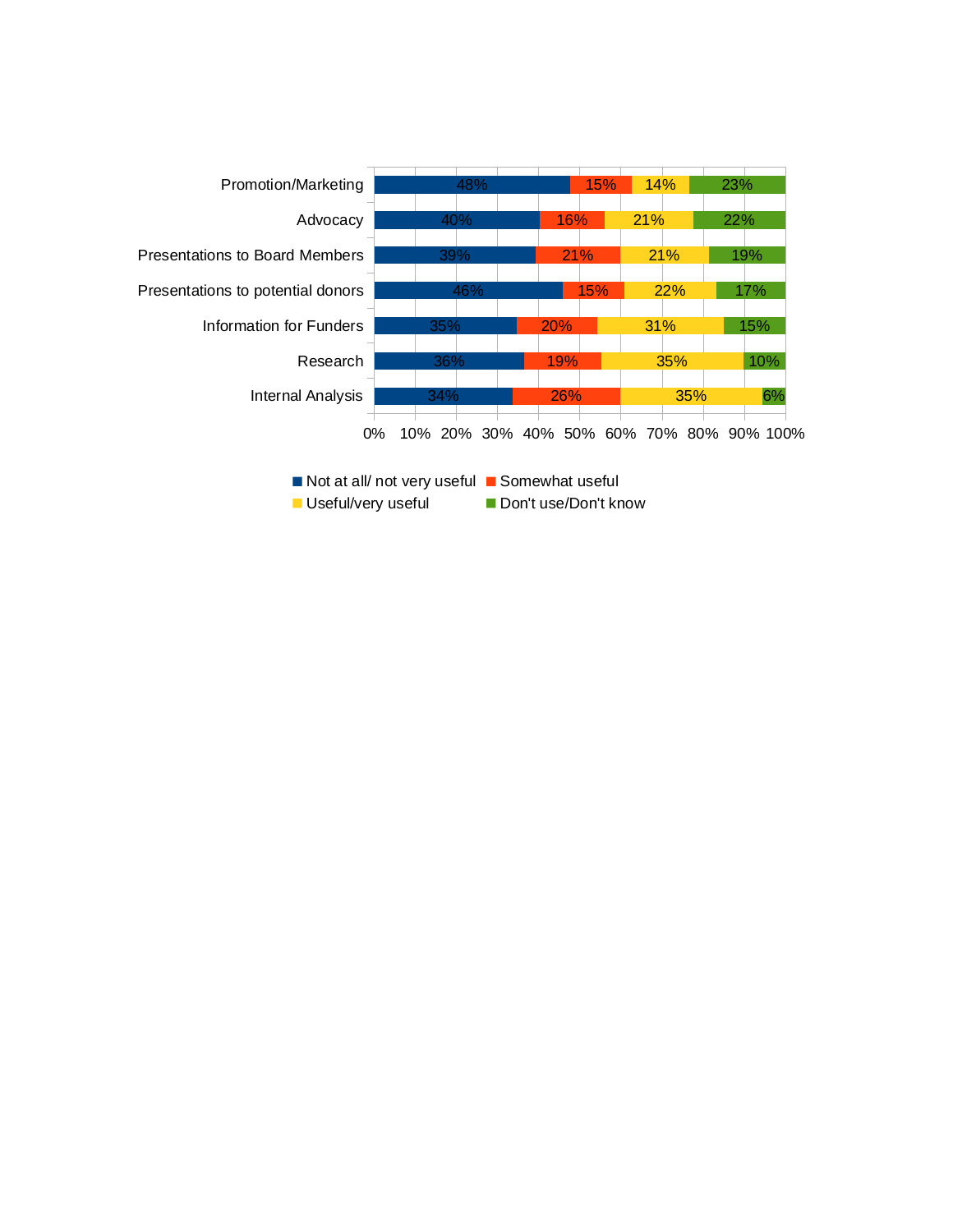## **CADAC Benefits – Potential and Actual**

Respondents were asked to identify potential and actual benefits of CADAC. The only areas where perceived actual benefits come close to meeting or exceeding perceived potential benefits are the common application form, the review of financial figures and support from the help desk.



## **Collection and Use of Data by ASOs**

As noted previously, a greater number of organizations identified themselves as "arts service organizations" than was originally predicted. This could be because of questionnaire design (lack of definition and when it was asked in the flow of questions) or because more organizations see themselves as arts service organizations because they provide some kind of services or support to others in their discipline or community. Finally, it is possible that a higher proportion of ASOs responded to the questionnaire because they wanted to represent views/concerns from their disciplinary perspective.

Because of possible validity concerns, questions relating to data purchases and dissemination have been removed from this analysis, but information on how ASOs are using data has been included for the insight it provides.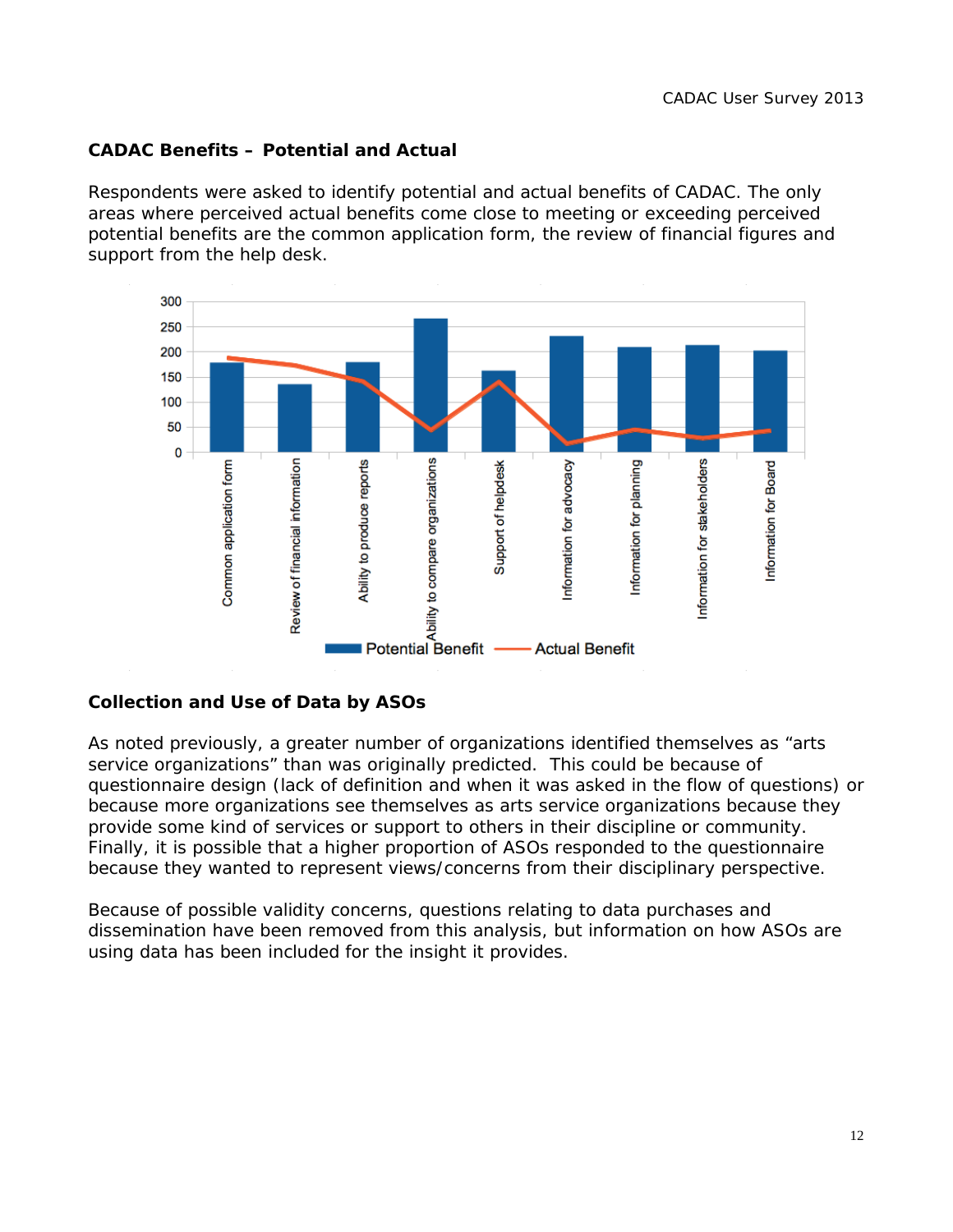

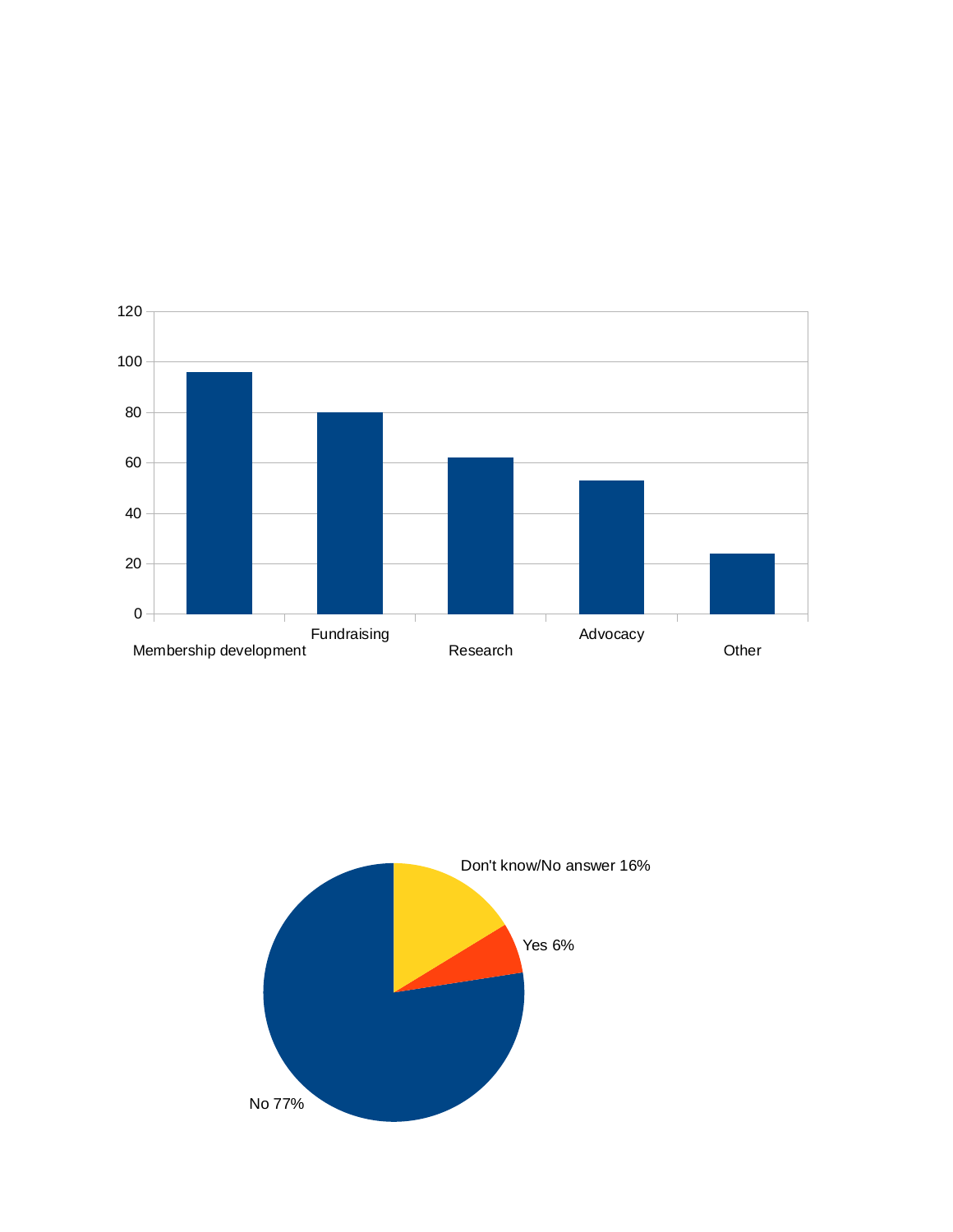The main reason for this is that they are unaware of the possibility, followed by staff availability. Other reasons cited included lack of usability/user-friendliness of the website and general frustration with CADAC.



When ASOs were asked if they would use CADAC data beyond the free reports if they could, 42% said yes, while 41% weren't sure.

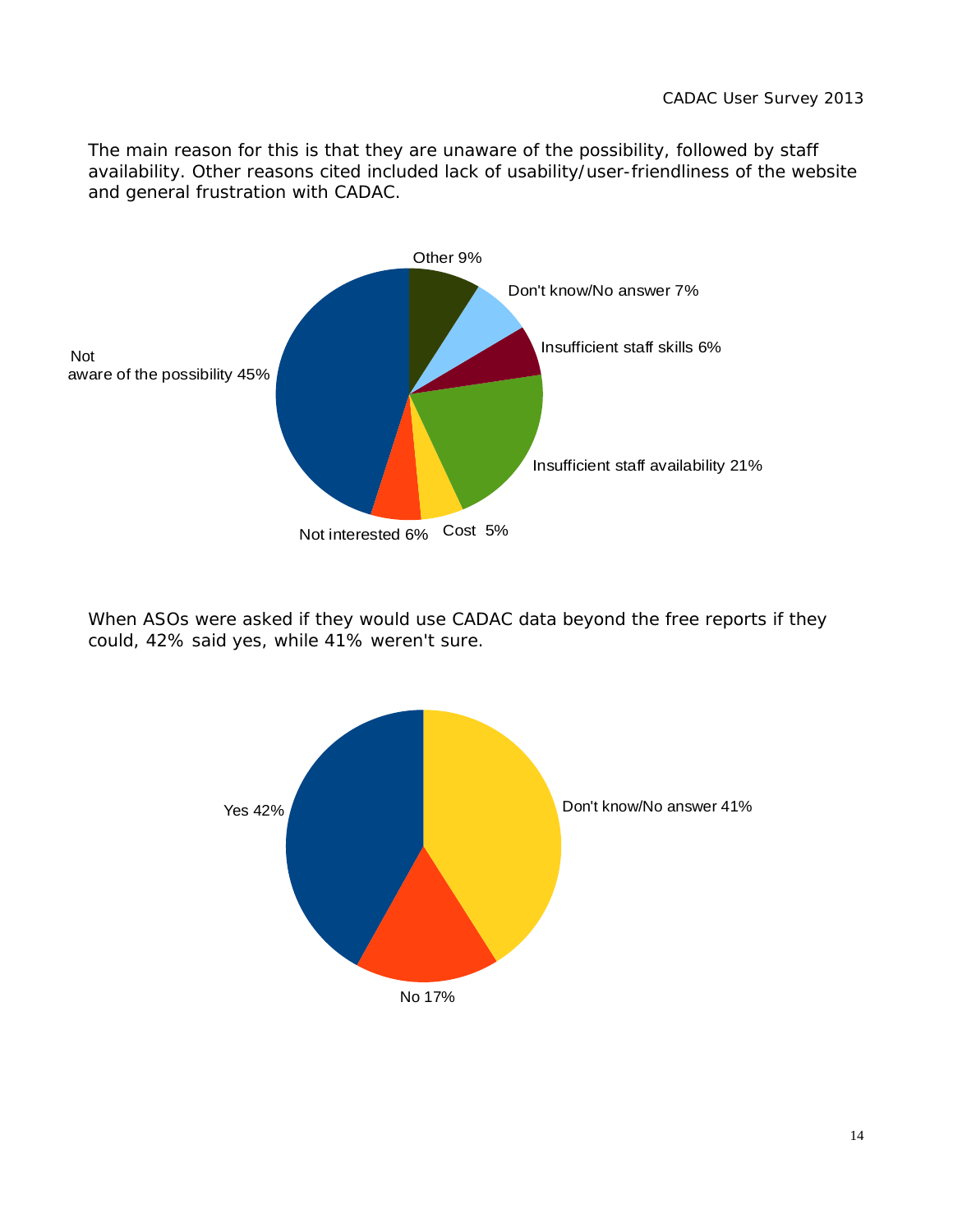When asked what they would use CADAC information for, fundraising and research were ranked highest.

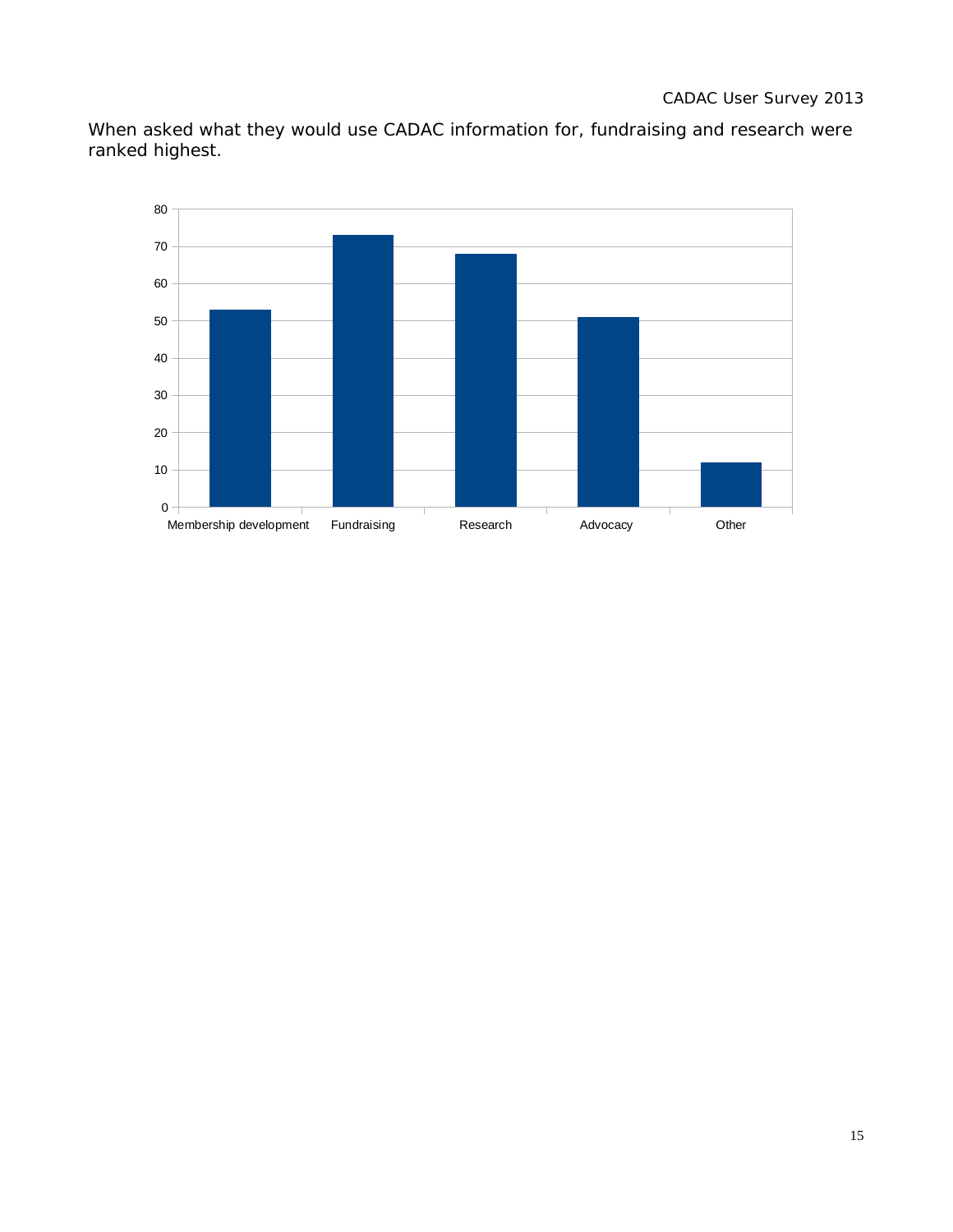## **In the eyes of arts organizations, CADAC is...**

All respondents were asked how they would describe CADAC to someone who doesn't know what it is. About 70% of responses were neutral, 10-15% positive and 15-20% negative.

*"Software to compile your stats and financials so funders can see uniform documents from all their clients."*

*"A time-consuming mechanism for providing highly detailed financial and statistical information to granting agencies that tests the limits of my resolve, morale and mathematical ability on an annual basis."*

*"A nightmare"*

*"A very useful tool for organizing financial data in a language set up for arts and cultural organizations"*

*"A very efficient program that organizes your financial data and makes submission of financial data to granting bodies smooth, almost effortless and quick, and one that comes with a very prompt help desk."*

*"A system of financial reporting with a huge learning curve, but great benefits in the end."*

## **CADAC – easing the administrative burden of arts organizations?**

"Easing the administrative burden of arts organizations" was one of the original stated purposes of CADAC. While the question of whether or not CADAC actually eases the administrative burden of arts organizations was not directly asked, many of the responses to the open-ended questions touched on this issue. Generally speaking, there are some who feel that CADAC has simplified the application process and some who find CADAC has only served to further complicate it. It should also be noted that some arts funders who are CADAC members continue to ask for additional statistical or financial information in addition to the CADAC forms. It is interesting to note that even some respondents who are frustrated with CADAC see its potential for streamlining reporting requirements and want a greater number of arts funders to join.

*"One of the original purposes of CADAC, I believe, was to ease the burden of grant applicants by eliminating the effort it takes to jump through a hundred different funder requirement hoops. Virtually nothing has changed except now there is one more useless layer of complicated requirement. If everyone doesn't buy in, what's the point?"*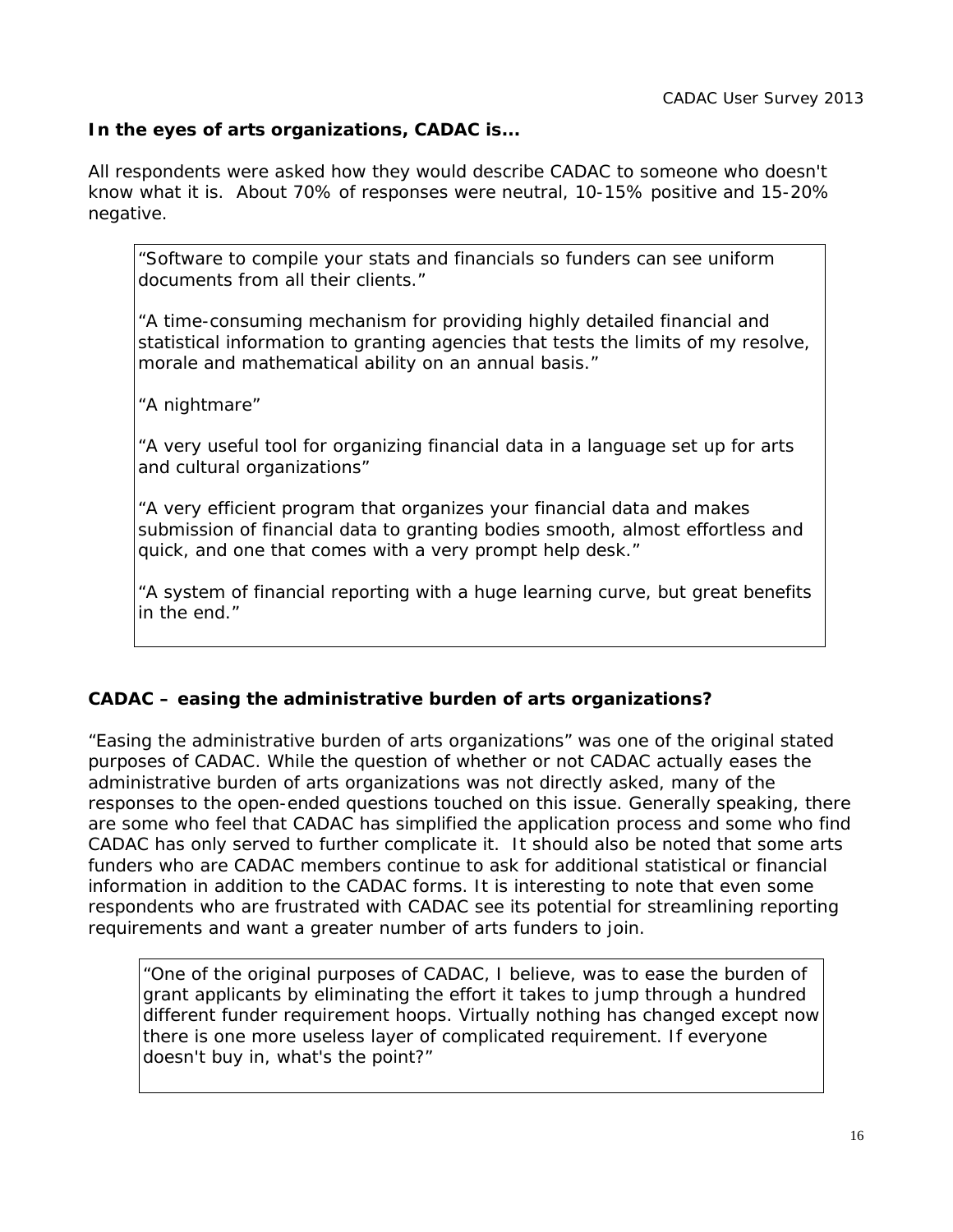*"The promise of CADAC to reduce the time involved in grant preparation and reporting has turned out to be untrue. Both the BCAC and the Canada Council programs still maintain financial and statistical reporting requirements separate from and in addition to the CADAC reporting."* 

*"If we could get more funders to use them, we would be laughing! They are so comprehensive I do not understand why funders are not utilizing this resource."*

*"I do wish that all funders used the same CADAC budget/financial form. Our accountant loves the CADAC Financial form."*

## **CADAC priorities**

Respondents were asked to provide three priorities for CADAC. Responses have been grouped into four main groups: Customization/Simplification; Communications/Training/Tools; Membership Development; and Technical Improvements.

| Customization/Simplification: This area<br>was most frequently cited as the first priority<br>for CADAC and received the most mentions<br>overall (160). Many organizations wanted<br>CADAC to simplify the statistical form in | "Build in a way for organizations that<br>habitually use only certain lines in the<br>financial and statistical forms to create<br>their own profiles with those lines." |
|---------------------------------------------------------------------------------------------------------------------------------------------------------------------------------------------------------------------------------|--------------------------------------------------------------------------------------------------------------------------------------------------------------------------|
| particular, or to find ways to customize data<br>collection by discipline and size of organization.<br>The word "simplify" was used on its own in a<br>number of answers. In some cases this seems                              | "Consider developing a simplified short<br>form designed for small organizations<br>with varied activities"                                                              |
| to refer to the sheer amount of data requested<br>by CADAC, while in others it is more about the<br>terminology used to describe data categories.                                                                               | "Consult with granting agencies to<br>confirm the depth of detail needed for<br>supporting grant applications."                                                          |
| Communications/Training/Tools: This area<br>was most frequently cited as a second and                                                                                                                                           | "Teaching us more about CADAC"                                                                                                                                           |
| third priority and received the second most<br>mentions overall (130). It includes concepts<br>such as providing more and improved training                                                                                     | "Providing education on the role of<br>CADAC"                                                                                                                            |
| to organizations in the form of presentations,<br>tools and guides; more information and<br>updates about CADAC; communication to the                                                                                           | "Communication to users of CADAC's<br>analysis and reporting capabilities."                                                                                              |
| broader public about CADAC data; and<br>improvements to tools such as the report<br>functions.                                                                                                                                  | "Improved comparative reports."                                                                                                                                          |
| <b>Membership Development &amp; Expansion:</b><br>This area received third most mentions overall<br>(100). Many respondents want to see CADAC                                                                                   | "Expand the network of funders using<br>CADAC as their data collection tool of<br>choice."                                                                               |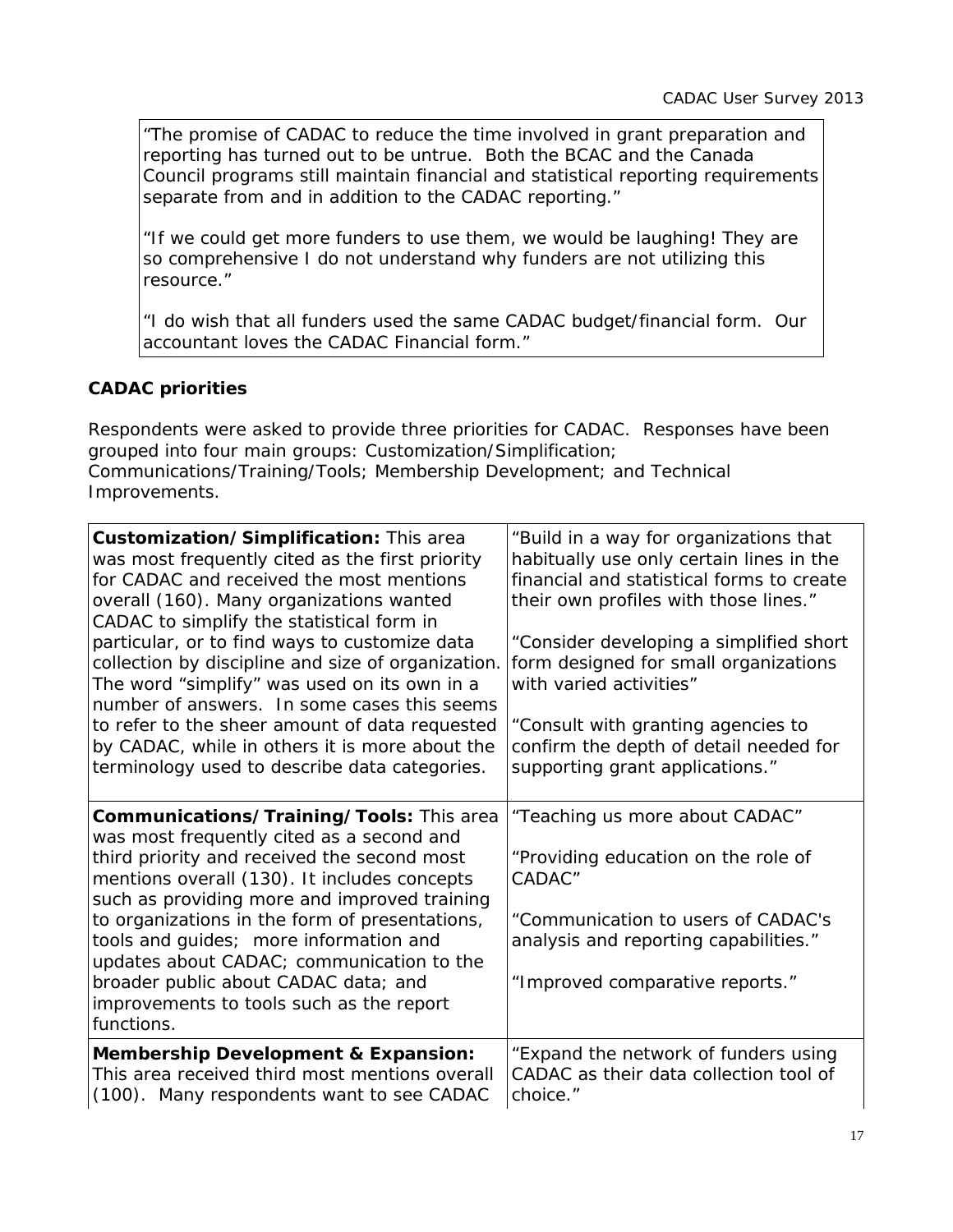| expanded to include other public and private<br>funders (Canadian Heritage was frequently<br>mentioned, in addition to foundations and<br>municipalities). Some respondents stated that<br>they wanted to use CADAC for projects as well<br>as for operating funding.                                                                                                                                                                                                                                                                  | "Wider adoption by funding agencies<br>such as Canadian Heritage"<br>"More municipal and regional<br>government users"                                                                                                                           |
|----------------------------------------------------------------------------------------------------------------------------------------------------------------------------------------------------------------------------------------------------------------------------------------------------------------------------------------------------------------------------------------------------------------------------------------------------------------------------------------------------------------------------------------|--------------------------------------------------------------------------------------------------------------------------------------------------------------------------------------------------------------------------------------------------|
| <b>Technical Improvements: Many users also</b><br>cited technical improvements as a priority area<br>for CADAC (61). This area includes general<br>comments such as updating or making the<br>web-site more user-friendly as well as more<br>specific suggestions such as eliminating<br>"double scrolling", improving speed, increasing<br>font size and adding auto-calculate and auto-<br>save functions. Also included are comments<br>related to integrating accounting software such<br>as QuickBooks into CADAC financial form. | "Continuing to upgrade the website to<br>allow for the newest web technologies."<br>"Continuing to find ways making forms<br>easy to navigate, compatible with<br>various systems and an easy entrance<br>point for multiple funders to access." |
| <b>Access to CADAC data</b>                                                                                                                                                                                                                                                                                                                                                                                                                                                                                                            |                                                                                                                                                                                                                                                  |

While most respondents were unaware or unsure of what purposes CADAC data might be used for beyond grant application and reporting requirements, there were a few who stated that wider access is important and should be considered a priority.

*"I wish CADAC data was more affordable to access by arts service organizations. It is prohibitively expensive for my arts service organization to access the data that I provide CADAC."*

*"I support the concept of CADAC entirely, but it is terribly unfortunate that only funders can see organizations data. We are not aware that donors or other supporters can access data, and we have been told by CADAC that we cannot access other organization's data. It leaves the sector covered in a blanket of secrecy."*

*"Work with arts service organizations across the country to help publish research on the 3-5 years of data already collected."*

*"Make access to CADAC data affordable to arts service organizations"*

# **Conclusions/Next Steps**

CADAC is very grateful for the candid and thoughtful responses received through this survey. CADAC will continue to analyze the responses to inform its Strategic Planning process and make future system improvements.

Some improvements have already been made to the statistical form to make it easier to